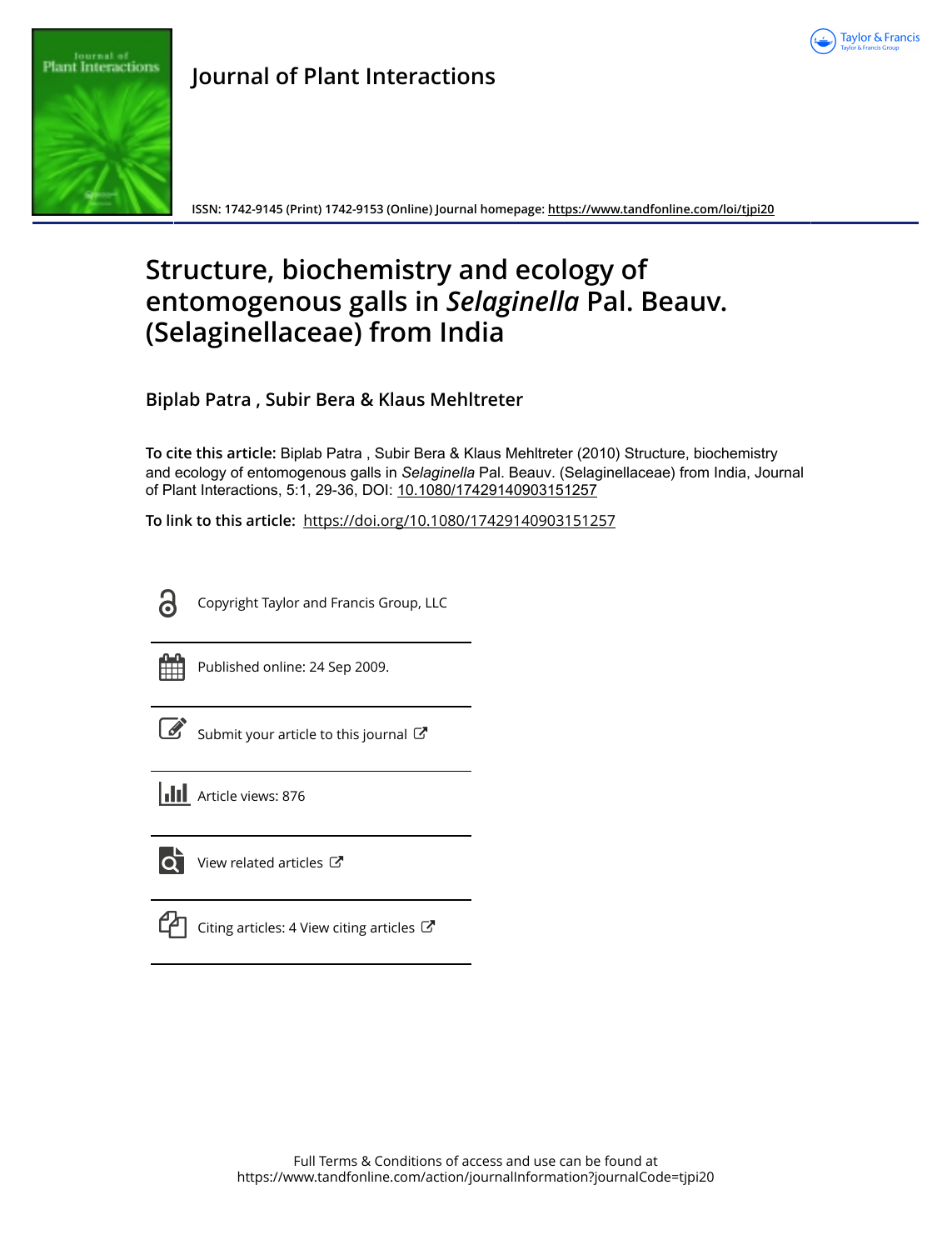

## ORIGINAL ARTICLE

# Structure, biochemistry and ecology of entomogenous galls in Selaginella Pal. Beauv. (Selaginellaceae) from India

Biplab Patra<sup>a,b</sup>, Subir Bera<sup>b\*</sup> and Klaus Mehltreter<sup>c</sup>

a Department of Botany, Ananda Mohan College, Kolkata; <sup>b</sup> Department of Botany, University of Calcutta, Kolkata, India;<br>Changetamente Ecclesia Euncional Institute da Ecclesia Vergeruz, Maxice  ${}^c$ Departamento Ecología Funcional, Instituto de Ecología, Veracruz, Mexico

(Received 27 March 2009; final version received 17 June 2009)

We studied the structure of newly found entomogenous galls in three Indian species of Selaginella, and the biochemical changes during gall development as well as their seasonal abundances in 10 squares of 1.5  $m<sup>2</sup>$  under two differing habitat conditions, open and covered. Adult wasps (Cynipidae) initiate two types of gall formation by oviposition, spherical galls on vegetative shoots and elongated, club-shaped strobilar galls on reproductive shoots. Galls are anatomically and biochemically different from the unaffected shoots. Vegetative shoot apices bear more galls (84.6%) than reproductive shoot apices (15.4%). Gall frequency is significantly higher in covered  $(94.8\%)$  than in open habitat (5.2%), and its seasonal peak occurs earlier in the former (43.1% during the rainy season) than in latter habitat (52.8% in autumn). We discuss the relationship between relative species density and gall seasonality as well as the possible role of certain environmental factors that make covered habitats more favorable to the gall inducer.

Keywords: anatomy; biochemical profile; Cynipidae; Diplopterygium; gall wasps; insect-fern interaction; plant galls; seasonality; Selaginella

Abbreviations: lc, larval chamber; ep, epidermis; ct, cortex; st, stele; nt, nutritive tissue; cvb, cortical vascular bundle; n, nucleus; ne, nuclear envelope; cw, cell wall; l, lomasomes.

#### Introduction

Plant galls are familiar objects of natural history. They are pathologically developed cells, tissues and organs of plants, which mostly develop by hypertrophy and hyperplasy, usually under the influence of a parasitic organism, like viruses, bacteria, fungi, algae, higher plants, nematodes, mites or insects (Mani 1964). About  $132,930$  types of galls are actually known; they are found on algae, fungi, lichens, bryophytes, pteridophytes, gymnosperms and angiosperms (Espírito-Santo and Fernandes 2007). Brancroft (1914) reported bud-like tuberous vegetative propagules both at the apices of strobili and vegetative branches of Selaginella chrysocaulos (Hook. and Grev.) Spring, S. lyallii Spring, S. vogelii Spring and S. bulbilifera Baker ex A.Br. from India. However, these propagules seem to be in fact entomogenous galls, which are not frequently found in pteridophytes (Mani 1964; Fernandes 1987). For example, only one of 35 plant galls collected on Fiji Island is from pteridophytes (Mani and Jayaraman 1987). Fossil evidence of various levels of interaction between pteridophytes and arthropods dates back to the Devonian period, and suggests in some cases complex associations (Scott et al. 1985). The first and only record of anatomically documented entomogenous galls

\*Corresponding author. E-mail: berasubir@yahoo.co.in ISSN 1742-9145 print/ISSN 1742-9153 online  $\odot$  2010 Taylor & Francis DOI: 10.1080/17429140903151257

<http://www.informaworld.com>

on fossil ferns was reported from the Upper Carboniferous (Labandeira and Phillips 1996). Similarly, very few galls are known to occur in the extant pteridophytes (Strasburger 1873; Houard 1908; Giesenhagen 1909, 1919; Docters van Leeuwen-Reijnvaan 1910; Leeuwen-Reijnvaan 1921, Docters van Leeuwen-Reijnvaan and Docters van Leeuwen 1926; Docters van Leeuwen 1938; Alston 1945; Lawton and MacGarvin 1985; Kraus et al. 1993; Bera et al. 1994; Bera and Ghorai 1997, 1999). Alston (1945) reported Cecidomyiid galls on Selaginella pentagona Spring and S. roxburghii (Hook. and Grev.) Spring.

The present paper deals with newly described entomogenous galls in three Indian species of Selaginella - Selaginella monospora Spring, S. bisulcata Spring, and S. chrysorrhizos Spring from Darjeeling Himalaya, India. An unidentified species of the wasp genus Cynips L. (Hymenoptera: Cynipidae) initiates galling in all three species of Selaginella. Some questions have been posed. Do the galls present some structural or biochemical similarity, because they are induced by the same Cynips species? Does gall formation in the strobili affect the reproductive biology of Selaginella? Does seasonal gall abundance differ among species of Selaginella and between covered and open habitats? To answer these questions, we investigated the morphological and anatomical ultrastructure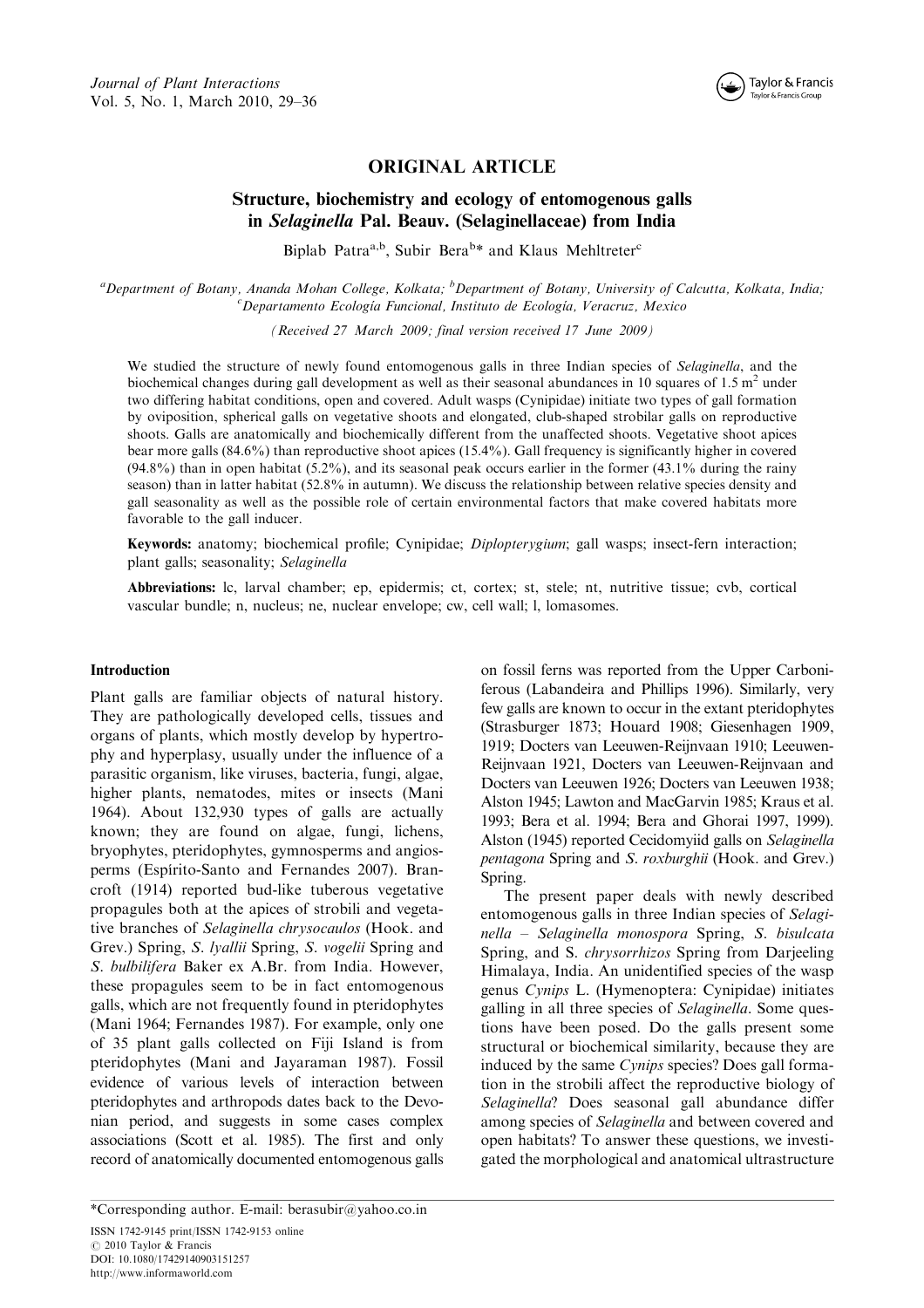of the galls, biochemical changes during gall development, and ecological aspects as seasonal changes in their abundance under two differing habitat conditions, covered and uncovered  $(=$ open) by a thicket of the fern Diplopterygium (Gleicheniaceae).

#### Materials and methods

#### Study site

This study was carried out during March-October  $2002-2003$  in the hilly slopes of Lebong, 5 km southwest of the city of Darjeeling  $(26°30'05'', 26°27'10''$  N; 88°53'00", 87°59'30" E) at elevations between 1200– 1850m a.s.l. Five climatic seasons (Table 1) can be recognized within this region: winter normally extends from mid-November to mid-February, spring from the end of February to March, summer from April to mid-June, rainy from mid-June to August, and autumn from September to October. Continuous rain, clouds, fog and mist mark the rainy season. The clean sky and sunny days are frequent in autumn. The summer exhibits a cloudy sky throughout the region with variation in sunlight brightness. The other seasons are moderately cloudy while winter is very cool and frequent snowfall occurs.

Altitude is the prominent factor in determining five major types of vegetation in Darjeeling Himalaya (Dash 1947): tropical and plain vegetation  $(300-500 \text{ m})$ , subtropical  $(500-1200 \text{ m})$ , subtemperate  $(1200-1850 \text{ m})$ , temperate  $(1850-3200 \text{ m})$  and subalpine vegetation (3200–3800 m). Mixed deciduous forests consisting of important subtropical species such as Schima wallichii Choisy, Phyllanthus emblica L., and Gmelina arborea Roxb. characterize the subtemperate vegetation of the sampling site at lower elevation, while at higher elevation, temperate species, e.g. Leucosceptrum canum Smith, Daphne involucrata Wall. and Edgeworthia gardneri Meissn. are common. Another typical member of this vegetation is the fern Diplopterygium sp., which serves as shade plant for the studied species of Selaginella.

## Material collection, gall development and microscopy

Selaginella plants, both with and without galls, were collected and packed in moist closed plastic bags for transport. Their external morphology was analyzed, taking into account the gall form, their size at various developmental stages, and their position on the plant. Leaves on galls and on normal shoots were also

studied. To rear the gall insects, mature galls were enclosed by polyethylene bags in situ. Gall development was studied through careful in situ field observations. Shoot apices of Selaginella plants were searched for an egg of the wasp by a powerful magnifying glass and the tagged branches were left for constant observations. The different developmental stages of the galls were studied by splitting of the tagged galls at regular intervals, and the behavior of the cynipid larva was observed under a stereoscopic microscope. For anatomical studies, thin  $(20 \mu m)$ serial transverse sections were made of both the galls and unaffected stems. The sections were gradually passed through different grades of alcohol and stained properly by saffranin and light green, washed in xylol, mounted on glass slides in Canada balsam, and observed under a compound Leitz laborlux microscope. For Scanning Electron Microscopy (SEM), materials were fixed with 2.5% glutaraldehyde in 0.1M sodium phosphate buffer (pH 7.2) for about 16 h at  $4^{\circ}$ C. After rinsing with the above buffer, the samples were dehydrated in a graded ethanol series and finally put into 3-methyl-butylacetate. Samples were critical point dried, mounted on the aluminum stubs using a double adhesive tape and sputter coated with a 35 nm thick film of gold (Trivedi and Bhandari 1999). The stubs were investigated under a scanning electron microscope (S-440, Leica Leo, Cambridge, UK) and photographs were taken by the High Resolution Record Unit (HRRU) through a 35 mm automatic camera. Samples of the nutritive tissue of the galls were prepared for observation under a JEOL JEM 100 cx transmission electron microscope following the method of Buschmann et al. (2002).

## Methodologies in biochemistry

For a quantitative estimation of different biochemicals of the cynipid galls, these were graded into three developmental stages of the gall-causing insect namely larval, pupal and mature stage. Total sugar, soluble protein, free amino acids, total phenol and chlorophyll a, b and total chlorophyll were estimated following the methods employed by Somogyi (1945); Lowry et al. (1951); Lee and Takahashi (1966); Malik and Singh (1980) and Lichtenthaler and Wellburn (1983), respectively. Healthy plant parts were collected at the same shoot level from the respective species of Selaginella so that they were at comparable

Table 1. Average (2002–2003) seasonal climatological data of Darjeeling, India. Relative humidity is over 85% and wind velocity over 1.8 km/h throughout the year.

| Season | Month             | Mean temperature $(^{\circ}C)$ | Average rainfall (mm) |  |
|--------|-------------------|--------------------------------|-----------------------|--|
| Winter | November-February | 10.7                           | 43.9                  |  |
| Spring | March             | 11.1                           | 45.4                  |  |
| Summer | April–June        | 16.7                           | 391.5                 |  |
| Rainy  | June–August       | 18.1                           | 789.1                 |  |
| Autumn | September-October | 17.2                           | 263.3                 |  |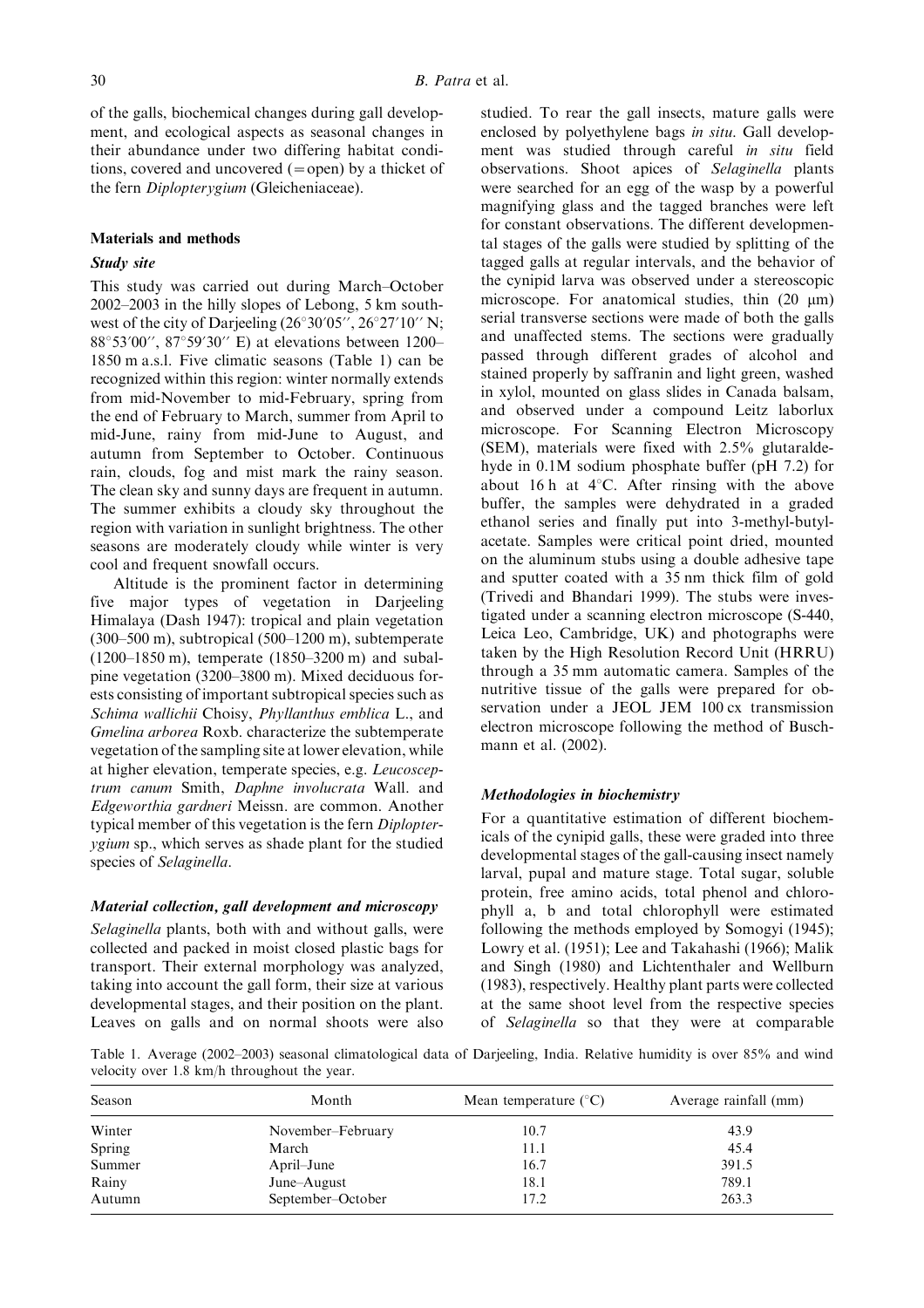developmental stages. Estimations of DNA (deoxyribonucleic acid) and RNA (ribonucleic acid) for the three gall stages of Selaginella monospora were performed following the method of Weislander (1979) and Malik and Singh (1980), respectively, and compared with young, uninfested control shoots.

#### Sampling design and statistical analyses

For the study of seasonal abundance of cynipid galls, the study area (Darjeeling Himalaya) was divided into two habitats: (a) Area covered by a thicket of Diplopterygium (covered habitat), and (b) an uncovered area (open habitat). Ten squares of  $4 \times 4$  ft  $(= 1.486 \text{ m}^2)$  were sampled for each habitat and during each of the four seasons (spring, summer, rainy and autumn). Sampling consisted of counting the number of plants with and without galls, the number of vegetative and fertile plants, and the number of vegetative and strobilar galls for each of the three species of Selaginella. Applied statistics are given within the text ( $F$ -values for ANOVA,  $t$  for  $t$ -tests or *post-hoc* multiple comparisons, and  $\chi^2$  for Chi-square tests), and were performed in Sigma Stat 3.11.

#### **Results**

Cynipid galls (Figures  $1a-1d$ ) were noted in three Indian species of Selaginella, namely S. monospora, S. bisulcata and S. chrysorrhizos from Darjeeling, India, within a particular microenvironment, i.e. within and around the undisturbed bushy thickets of Diplopterygium sp. The gall causer is an unidentified wasp species of the genus Cynips (Hymenoptera: Cynipidae).

#### Gall development

The adult wasp causes injury to the vegetative shoot apex or strobilar apex during oviposition that initiates the gall formation. Generally, the wasp deposits only one egg per hole-wound. At the wound spot, a secondary meristem starts growing first around the egg, which is covered entirely by the plant tissue within a period of  $24-30$  days and  $51-65$  days in the rainy season and summer, respectively. At this stage, the gall could be recognized only after careful observation, because of its insignificant size (1.5 mm in diameter). In the egg stage, the gall is a compact mass leaving almost no space inside. After hatching, the small white larva of  $1.5-2.2$  mm length and 0.9 mm width (Figure 2k) starts feeding on the nutritive gall tissue (Figure 2c), pupates within the chamber created by its feeding activity, and after attaining maturity, leave the gall through an exit hole, the ostiole.

#### External morphology

Both the vegetative shoot apices and reproductive structures (strobili) of Selaginella spp. may be modified into galls. The vegetative galls and strobilar galls differ morphologically among distinct species of Selaginella (Table 2). Vegetative galls are oval $circular$  (Figures 1a-1c), while strobilar galls are elongated club-shaped structures (Figure 1d). Each type of gall possesses numerous, closely spaced leaves (Figures 1a, 1c, 1d). The leaves on the gall are uniform in size, relatively broad and shorter than normal leaves and possess very distinctive awns (Figure 2f). Aging of galls is generally manifested with an increase in size (Table 2), hardening and a change in color from green to light brown to deep brown. Finally, the upper part of the gall turns into pink and sometimes into red (Figure 1c).

#### Internal morphology

The internal morphology of a normal shoot of Selaginella spp. differs from the gall in many respects. The former one shows a one cell thick superficial epidermis, a thick parenchymatous cortex without intercellular spaces, and endodermal cells that are modified into radially elongated trabeculae by means of which the steles remain attached to the cortex (Figure 2a). In contrast, the galls consist of a central larval cavity followed by parenchymatous nutritive tissue, a sclerotic zone, cortex and epidermis (Figures 2b, 2c). In the galled stem, the central stelar cylinder of a normal ungalled stem is completely obliterated (Figures 2b, 2c), while in the cortical region, many new vascular bundles appear (Figures 2c, 2d, 2e). Transected normal strobili show a central axis with a single stele, surrounded by sporangia, while transected strobilar galls show a single larval cavity without any sporangia (Figure 2i).

#### Ultrastructural modifications

Ultrastructural observations of the nutritive zone of cynipid galls of Selaginella monospora at all stages showed cytological specialization with a hypertrophied and lobed nucleus (Figure 2j), fragmented vacuoles, concentrated cell organelles (Figure 2h), degenerative cytoplasm (Figure 2h) and cell wall thickening with lomasomes (Figure 2g).

#### Biochemical investigation

The biochemical profile of gall tissue differs from that of the normal ungalled (uninfected) tissue and among the three species of Selaginella (Figures 3 and 4). Total chlorophyll, total sugar and total protein contents of normal and galled tissue differ significantly  $(F = 14.2,$ 21.0 and 25.1, respectively, all  $p < 0.05$ ) at all gall stages in each of the three species. The content of chlorophyll a, chlorophyll b, total chlorophyll, and total soluble protein is lower in galled tissue than in uninfected tissue and decreased with the subsequent stages of the gall (Figures 3 and 4). In contrast, total sugar, free amino acids and total phenol content increased in successive stages of the gall (Figure 4). However, in ungalled tissue, total sugar content decreased after reaching its maximum in the pupal stage, free amino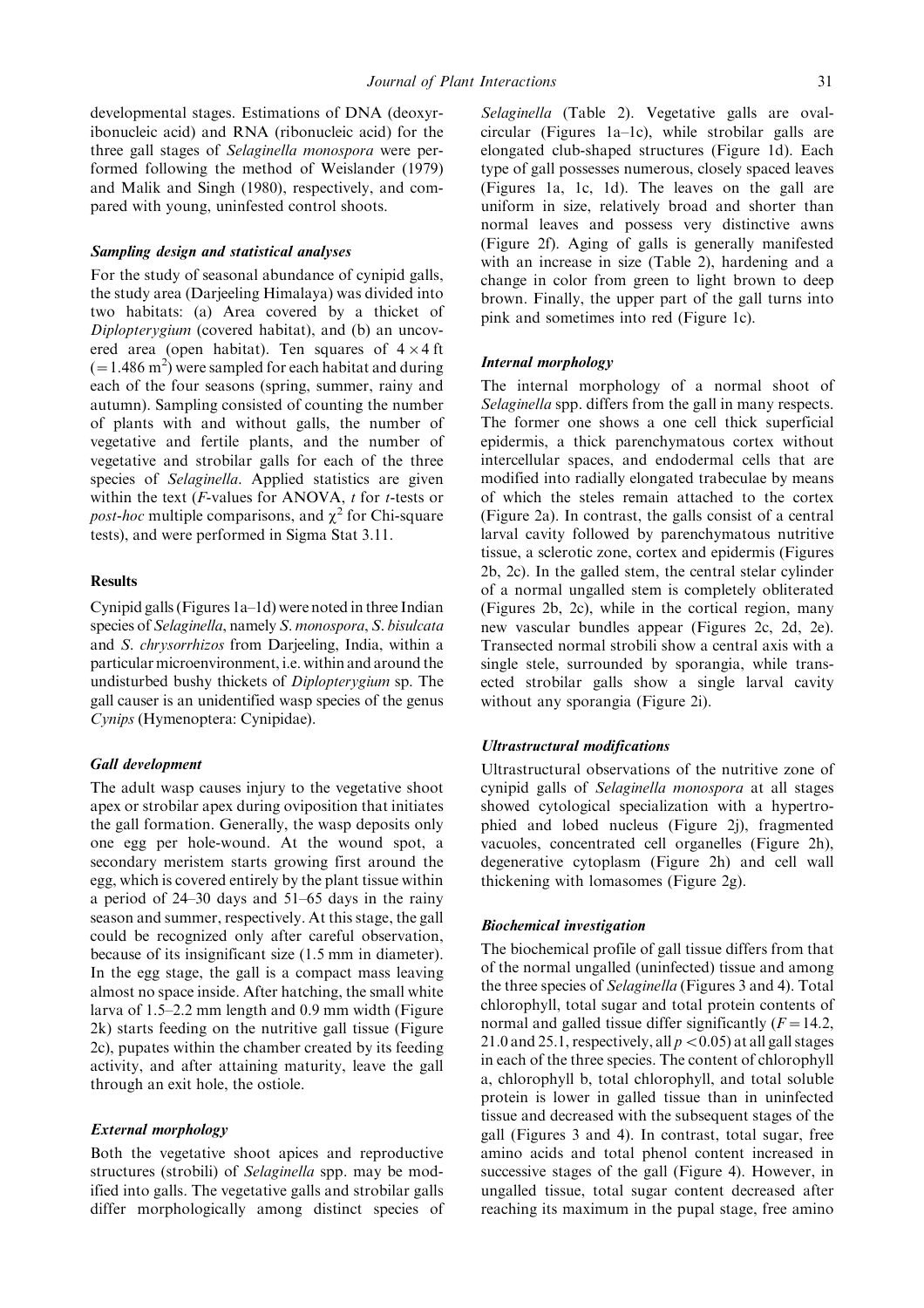

Figure 1. (Color online). Selaginella spp. (a) and (b) Galls on vegetative shoot apices of S. monospora and S. bisulcata, respectively. (c) A mature gall on vegetative shoot apex of S. monospora. (d) Strobilar galls of S. monospora.

acid content increased from the larval to the mature stage, while total phenol content decreased from larval to mature stage (Figure 4). As a result of these tendencies, mature gall tissue had a higher sugar and total phenol content than uninfested tissue at the same stage. Concentrations of DNA and RNA were significantly lower in the ungalled tissue than in the cynipid galls ( $t = 13.5$  and  $t = 77.5$ , respectively, both  $p < 0.05$ ), especially at the larval and pupal stage (Table 3).

The biochemical profile varies among species. S. chrysorrhizos had significantly higher chlorophyll content than S. monospora and S. bisulcata in normal tissue at the age of larval and pupal stage of gall development ( $F = 6.2$  and 12.3, respectively,  $p < 0.05$ ) and in the galled tissue at pupal and mature stage of development ( $F = 562.5$  and 221.7,  $p < 0.001$ ; Figure 3). Sugar and protein content were higher in S. bisulcata than in S. monospora and S. chrysor*rhizos* in the larval stage of normal tissue  $(F = 215.8$ and 27.1, respectively,  $p < 0.001$ , Figure 4). In normal tissue at the larval gall stage, phenol content was significantly lower in S. *monospora* than in the other two species  $(F = 1043.2, p < 0.001,$  Figure 4),

while the concentration of amino acids did not vary among species.

#### Gall abundance and seasonality

The occurrence of cynipid galls within and around the Diplopterygium thickets at Darjeeling Himalaya varies considerably among habitats, species and seasons (Figures 5 and 6). In covered habitat, 63.3% of all plants were infested (74.8% of S. monospora, 66.0% of S. bisulcata, and 12.1% of S. chrysorrhizos) while in open habitat only 6.1% were gall-bearing (7.8% of S. monospora, 5.8% of S. bisulcata, and 3.1% of S. chrysorrhizos). The proportions of gall-bearing and gall-free plants differed significantly among species  $(\chi^2 = 27.4, p < 0.001)$ , and for each of the species between the two habitats (*S. monospora*,  $\chi^2 = 150.0$ , S. bisulcata,  $\chi^2$  = 97.3, and S. chrysorrhizos,  $\chi^2$  = 18.8, all  $p < 0.001$ ). S. monospora bore most of the galls in both habitats (63.3% in covered habitat and 63.8% in open habitat), followed by S. bisulcata (34.4%, and 27.8%), while only 2.3% of all galls in the covered habitat and 8.3% in the open habitat were found on S. chrysorrhizos. In the covered habitat, frequency of gall-bearing plants (and total gall number) was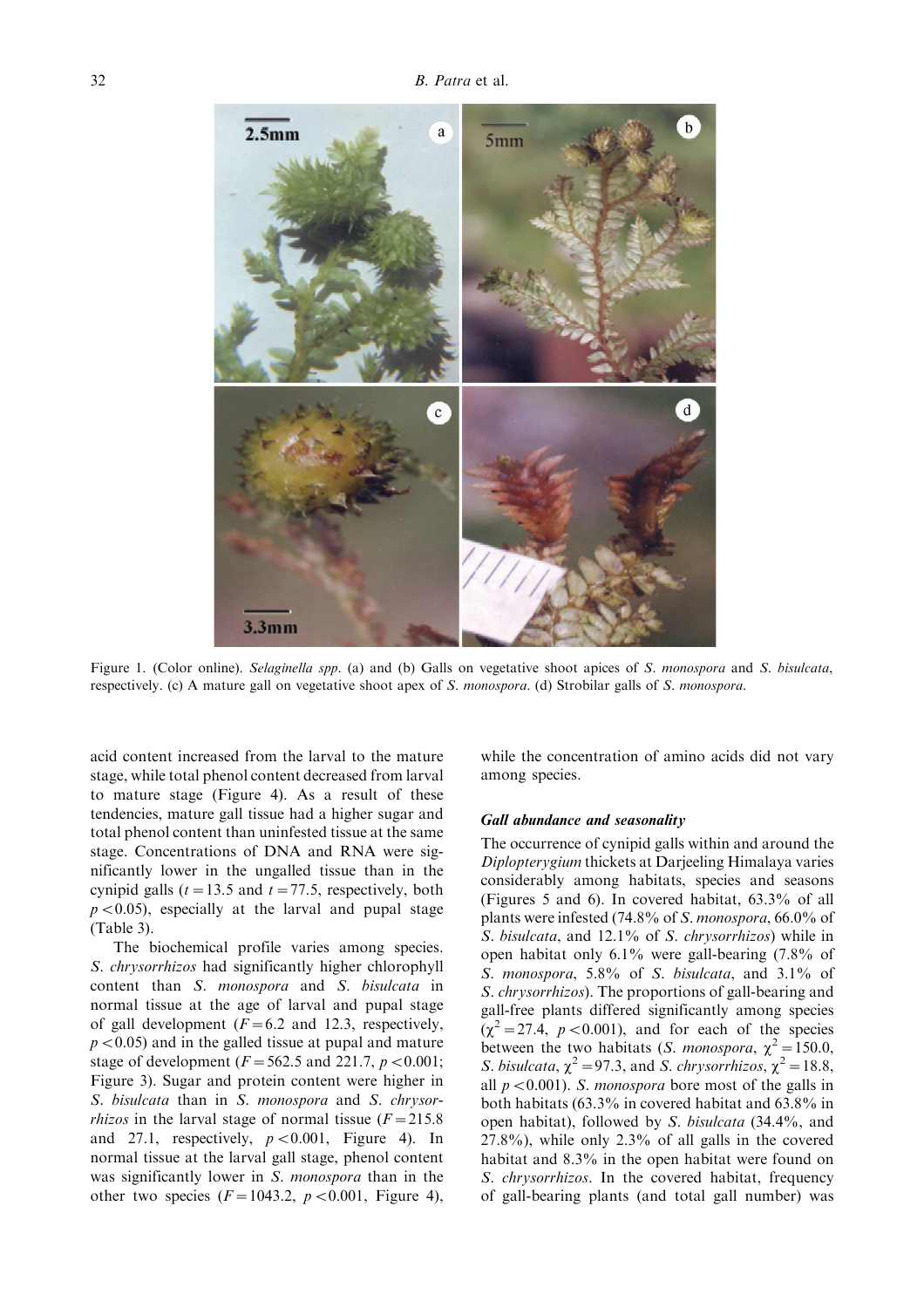

Figure 2. Selaginella sp. (a) Cross-section of normal stem showing epidermis (ep), cortex (ct) and stele (st) under SEM. (b) and (c) Cross-sections of cynipid gall under Light microscope and SEM, respectively. Note larval chamber (lc), nutritive tissue (nt), cortical vascular bundles (cvb), epidermis (ep). (d) and (e) Details of cortical vascular bundle (cvb) in cynipid gall (SEM). (f) A leaf of vegetative gall showing awns (an) (SEM). (g) Cell wall profile in nutritive tissue of mature gall (TEM). Note thick cell wall (cw) and lomasomes (1). Scale bar =  $1 \mu m$ . (h) Aggregation of sub cellular materials in pupal gall (TEM). Scale bar = 1 mm. (i) Cross-section of strobilar galls showing larval chamber (lc) without any spore. (j) Hypertrophied and lobed nucleus (n) in nutritive tissue of larval gall (TEM). Scale bar  $= 1 \mu m$ . (k) Gall split open showing cynipid larva.

seasonal for all three species (all  $F > 160.7$ ,  $p < 0.001$ ), with significantly higher values in the rainy season than the rest of the year (Holm-Sidak multiple comparison, all  $t > 3.01$ ,  $p < 0.05$ ). In the open habitat, with about nine times fewer galled plants, seasonality of gall density shifted to a significant peak in autumn (all  $t > 4.2$ ,

 $p < 0.05$ ). Vegetative galls in both habitats accounted for 86.4% of all galls in S. monospora, and 85.7% of S. bisulcata, while in S. chrysorrhizos, no strobilar galls were observed. However, the proportion of strobilar galls between both habitats did not differ from the proportion of vegetative galls (all  $\chi^2$  < 1.33, p < 0.05).

Table 2. Dimension of oval-circular, vegetative shoot apex galls and elongated, club-shaped strobilar galls in three different species of Selaginella.

|                  |             | Vegetative gall size (mm) |               |                          |
|------------------|-------------|---------------------------|---------------|--------------------------|
| <b>Species</b>   | Larval      | Pupal                     | Mature        | Strobilar gall size (mm) |
| S. monospora     | $3.5 - 4.0$ | $5.0 - 6.2$               | $10.0 - 12.5$ | $6.0 - 9.0 \times 5.2$   |
| S. bisulcata     | $2.5 - 3.2$ | $4.0 - 5.0$               | $5.6 - 8.0$   | $6.0 - 7.0 \times 3.6$   |
| S. chrysorrhizos | $2.1 - 2.5$ | $3.0 - 3.5$               | $5.5 - 6.0$   | Not found                |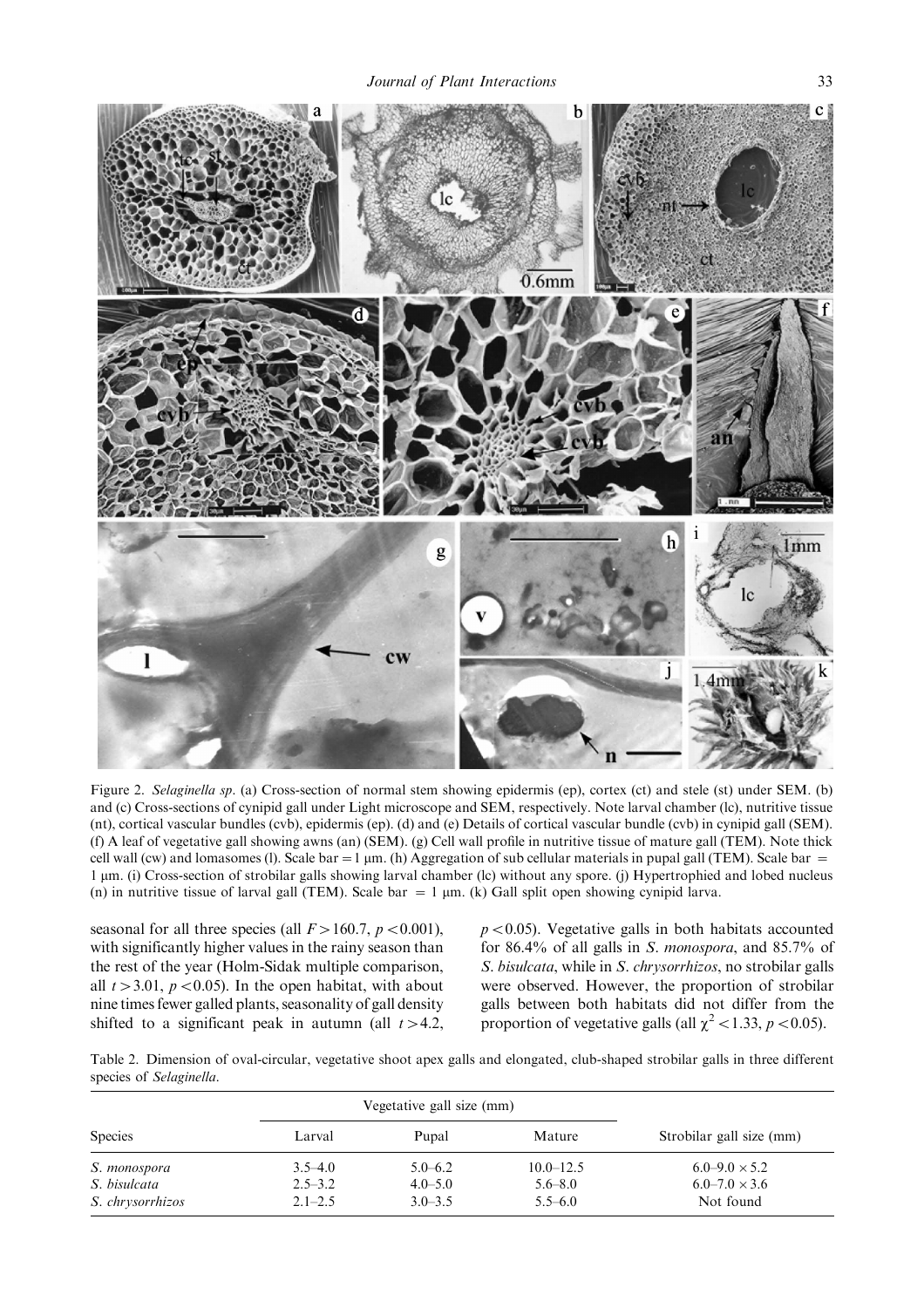

Figure 3. Chlorophyll a and b content (mg/g dry weight) of normal (white columns) and galled (gray columns) tissues at three developmental stages of three species of Selaginella. Mean  $\pm$  SD,  $n=5$ .

#### Discussion

A gall is essentially the product of a mutual interaction of a plant and a gall-inducing agent. In the present study, oviposition by the adult wasp on the shoot apex followed by feeding injury of its larva possibly stimulates the plant tissue to develop the galls. Newly formed, cortical vascular bundles in the cynipid galls of Selaginella functionally replace the central vascular bundles (stele) of the normal stem of Selaginella that have been obliterated in the cynipid gall. The nutritive tissue around the larval chamber and cortical vascular bundles are considered to be developed due to the influence of the gall insect on the host plant.

In no case did the galled strobili of Selaginella contain spores. This phenomenon may be due to the consumption of the early sporogenous tissues by the cynipid larva, which is not definitely known but in any case galls will have an important bearing on the reproductive biology of Selaginella spp.

The abundance of cynipid galls was higher in covered habitat than in open habitat at Darjeeling. This discrepancy in gall occurrence may be due to the rain, which hinders ovipositon and survival of the eggs in the open habitat. Besides, the bushy thickets of Diplopterygium provide a warm-humid and undisturbed microhabitat to the cynipid wasps for their safe feeding niche, increased survival and greater level of infestation. Interspecific variations in seasonal frequency of cynipid galls among the three Indian species of *Selaginella* were mainly due to their different relative abundance (Figure 5) in the study area, and not a consequence of differences in their biochemical profiles.

The relative decrease of assimilatory pigments during the gall development might be the consequence of an increasing production of gall tissue with less pigment in which chloroplasts are usually restricted to external cortical layers, and of the negative impact of the feeding cynipid larvae on chlorophyll synthesis leading to a lower photosynthetic efficiency in gall systems. The latter might be either due to higher chlorophyllase activity or due to the decreased chlorophyll synthesis (Chandraguru et al. 1987). The present TEM studies have shown depletion of chloroplasts and cellular materials in different stages of gall development. Similar observations have been recorded earlier in Mimusops galls (Raman and Ananthakrishnan 1983).

The concentration of total sugar is higher in the normal (uninfected) young shoot of Selaginella than that in the galled tissue (Figure 4). Such difference can be explained by the fact that a cynipid gall cannot synthesize starch when the larva is alive because it produces amylase that inhibits the synthetic activity of phosphorylase (Raman 1993). When the larva stops



Figure 4. Total sugar, protein, free amino acid and phenol content (mg/g dry weight) of normal (white columns) and galled (gray columns) tissues at three developmental stages of three species of *Selaginella*. Mean  $\pm$  SD,  $n = 5$ .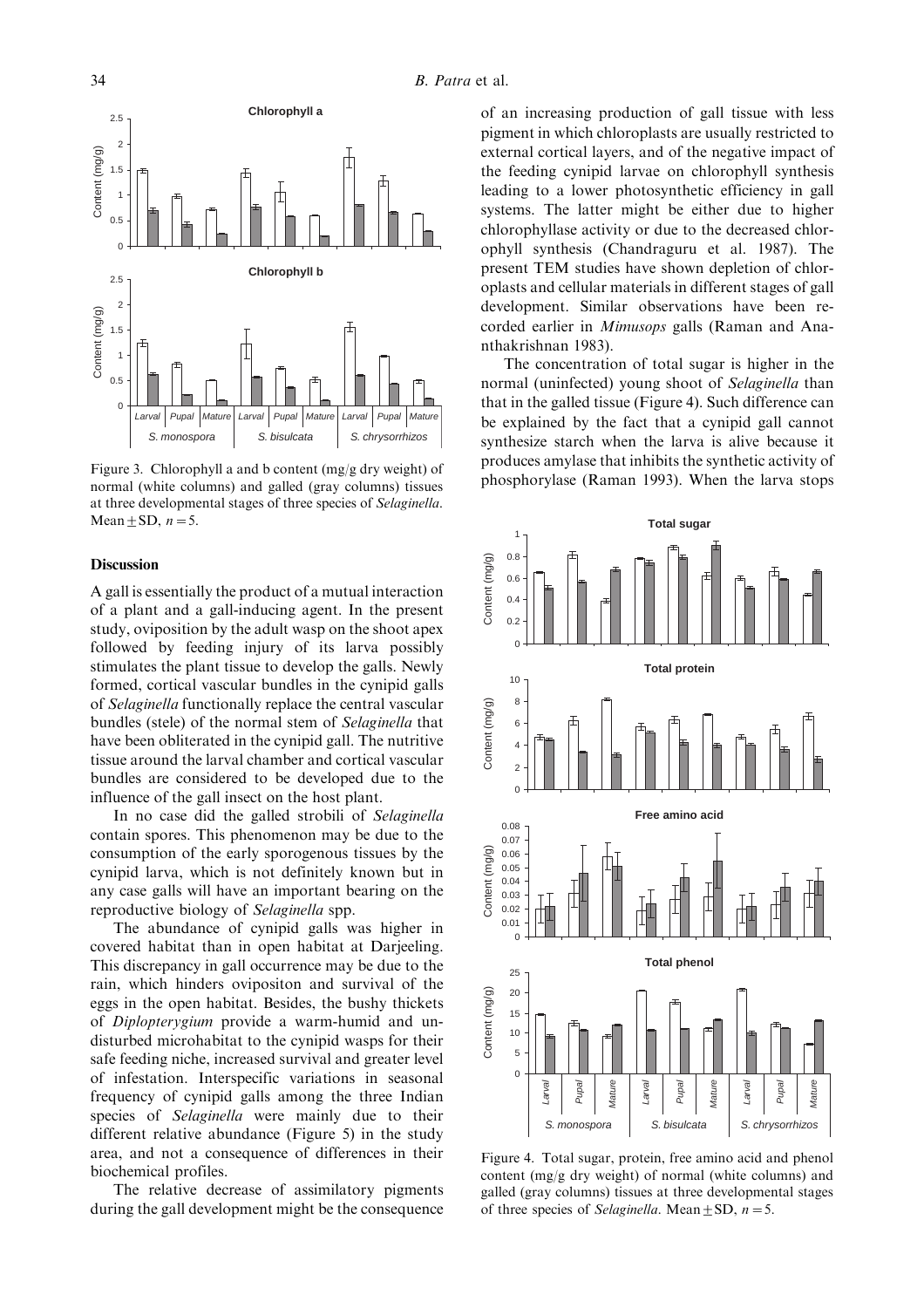Table 3. Estimation of nucleic acid (DNA, RNA) of ungalled and galled tissue of Selaginella spp. Means in  $\mu$ g/g fresh weight  $\pm$  SE,  $n = 3$ . Different letters indicate significant differences ( $p < 0.05$ ).

| Nucleic acid | Ungalled tissue | Larval gall     | Pupal gall      | Mature gall     |
|--------------|-----------------|-----------------|-----------------|-----------------|
| <b>DNA</b>   | $343.8 + 0.50b$ | $350.3 + 0.37c$ | $351.5 + 0.28c$ | $339.5 + 0.33a$ |
| <b>RNA</b>   | $292.3 + 0.49a$ | $436.2 + 0.42d$ | $346.7 + 0.39c$ | $335.5 + 0.40b$ |

feeding, the concentration of total sugar increases gradually from pupal to mature stage of gall development. Raman and Ananthakrishnan (1983) showed a similar kind of sugar accumulation in the later stages of the ontogeny of thrips induced leaf galls.

Phenol content of the healthy tissue was higher than in the larval stage of the gall of Selaginella spp. Cynipid larvae are capable of feeding phenol-rich tissue because of enzymes present in their saliva leading to a lower phenol content in the galls (Raman 1993). Once the cynipid larvae stop feeding, phenol concentration of galls increases again (Feeny 1969). The increased accumulation of phenols in pupal and mature stages of cynipid galls may be due to the enhanced synthesis by the host plant through Shikimic acid pathway or the action of peroxidase on phenolics (Chandraguru et al. 1987), and may possibly reduce the nutritional availability of sugar and soluble protein (Janzen 1977). A cynipid gall is an autolytic system (Bronner 1992), and cynipid larvae secrete protease enzyme that hydrolyze the protein, explaining the observed sharp decrease of protein content in the larval and subsequent gall stages of all three species of Selaginella, and the increase in free amino acid content (Molliard 1913). At the larval stage free, amino acids are utilized by the larvae and with subsequent development of the gall, they remain

**Covered habitat**  $\Omega$  $10$ 20 30 40 50  $P$ lants/m $<sup>2</sup>$ </sup> **Open habitat**  $\epsilon$  $10$ 20 30 40 50 Spring Summer Rainy Autumn Spring Summer Rainy Autumn Spring Summer Rainy Autumn S. monospora | S. bisulcata | S. chrysorrhizos  $=$ lants/m $<sup>2</sup>$ </sup>

Figure 5. Seasonal density of gall-free (white) and gallbearing (gray) plants of three species of Selaginella in dependence on habitat type at Lebong, Darjeeling Himalaya, India (2002–2003), Mean  $\pm$  SD,  $n = 10$ .

accumulated as unutilized product. Nutritive gall tissue has a higher concentration of nuclear and ribosomal RNA and soluble amino products (Raman and Ananthakrishnan 1983). High concentration of DNA and RNA in the larval and pupal stages of the cynipid gall is known to be due to intense protein synthesis (Bronner 1977), and its decrease in the mature stage of the gall is a consequence of the decline of protein synthesis. From the present study, it is clear that the vegetative propagules reported by Brancroft (1914) on several species Indian Selaginella were, in fact, entomogenous galls.

The structure of a gall depends primarily on the organ on which it is formed, the plant species, and the gall inducing organism. Although all galls in this study were caused by the same gall wasp and shared some morphological similarities, gall shape differed between vegetative and strobilar shoots, and among plant species. Gall formation in strobilar shoots negatively affected the reproductive biology by annulling any spore production. Gall frequencies differed among species, habitats and seasons, and were significantly higher in covered than in open habitat, and most abundant during the rainy season. Gall biochemistry varied significantly among species, indicating a different sensitivity of the three species of Selaginella to the impact of the gall wasp. More



Figure 6. Seasonal density of vegetative galls (white) and strobilar galls (gray) of three species of Selaginella in dependence on habitat type at Lebong, Darjeeling Himalaya, India (2002–2003), Mean  $\pm$  SD,  $n = 10$ . The scale for open habitat is ten times smaller than for covered habitat. S. chrysorrhizos had no strobilar galls.